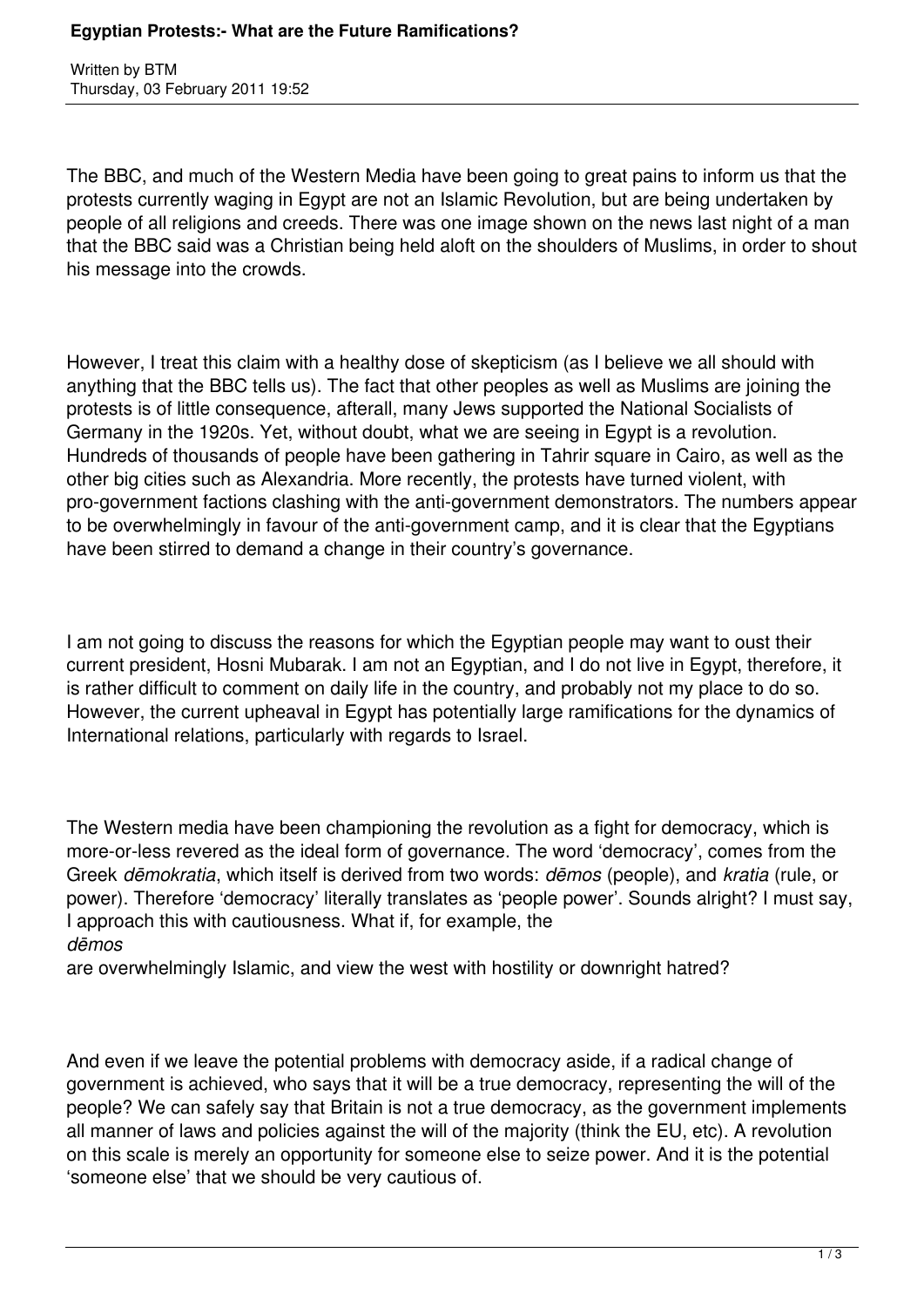Written by BTM and BTM and BTM and BTM and BTM and BTM and BTM and BTM and BTM and BTM and BTM and BTM and BTM

Something worth researching is what happened the last time there was a radical shift in governance in an Islamic Middle Eastern country. Prior to 1979, Iran did not exist. It was called Persia, and was a secular-Muslim state with far more rights for women and non-Muslims than currently exist in Iran today. The strict Islamic culture of modern-day Iran did not exist. It was also fairly friendly with Israel, and many Persian Jews lived in the country. Then came the Islamic revolution, led by Ruhollah Khomeini, who later became the Ayatollah and Supreme Leader of what would become the Islamic Republic of Iran. Thousands were imprisoned or murdered, and strict Islamic laws were put in place that have totally changed the face of Iran. What is interesting is that many of those who were killed by the new Islamic regime were the same people who were protesting against the Shah, calling for the implementation of democracy.

Iran is now a country that is incredibly hostile towards Israel, following Sharia law (and therefore the gross oppression of non-Muslims and women). Its current president Mahmoud Ahmadinejad recently proclaimed that Israel should be "wiped off the map"; a massive contrast in foreign relations compared to pre-1979 Persia.

I feel I should note that Israel is not a country that I blindly support (like Zionists): It is still largely an unsaved state that follows the defunct Jewish religion and rejects the Messiah, sometimes showing Christians hostility. However, it has a clear right from God to the land that it currently holds, and we know that in the future God will again bless the Jewish people. This should be borne in mind when we look at international events concerning Israel, as should the venomous hostility shown by its surrounding nations. This is not a call to condone sin, but simply a recognition that God still has work to do with Israel, and will again bless the Jewish people in the future.

At present, Egypt is officially not a strictly Islamic country (although the atrocities committed against Christians and others by Islamic mobs are largely condoned). However, who knows if Egypt's future could go the same way as Iran, post 1979? The mood of certain protestors (not shown by the BBC, et al.) is certainly worrying. This video shows a protester saying that a 'free' Egypt would go on to 'free' Palestine, and then destroy Israel.

[The man widely touted as President Mubarak's successor, Mohame](http://www.youtube.com/watch?v=9q4HRfdSBY8)d ElBaradei, is former Director-General of the International Atomic Energy Agency (IAEA), and has been acting very much in favour of Iran's nuclear programme. Could this man transform Egypt in the same way that Ayatollah Khomeini transformed Persia? How would this change the Middle East, which is